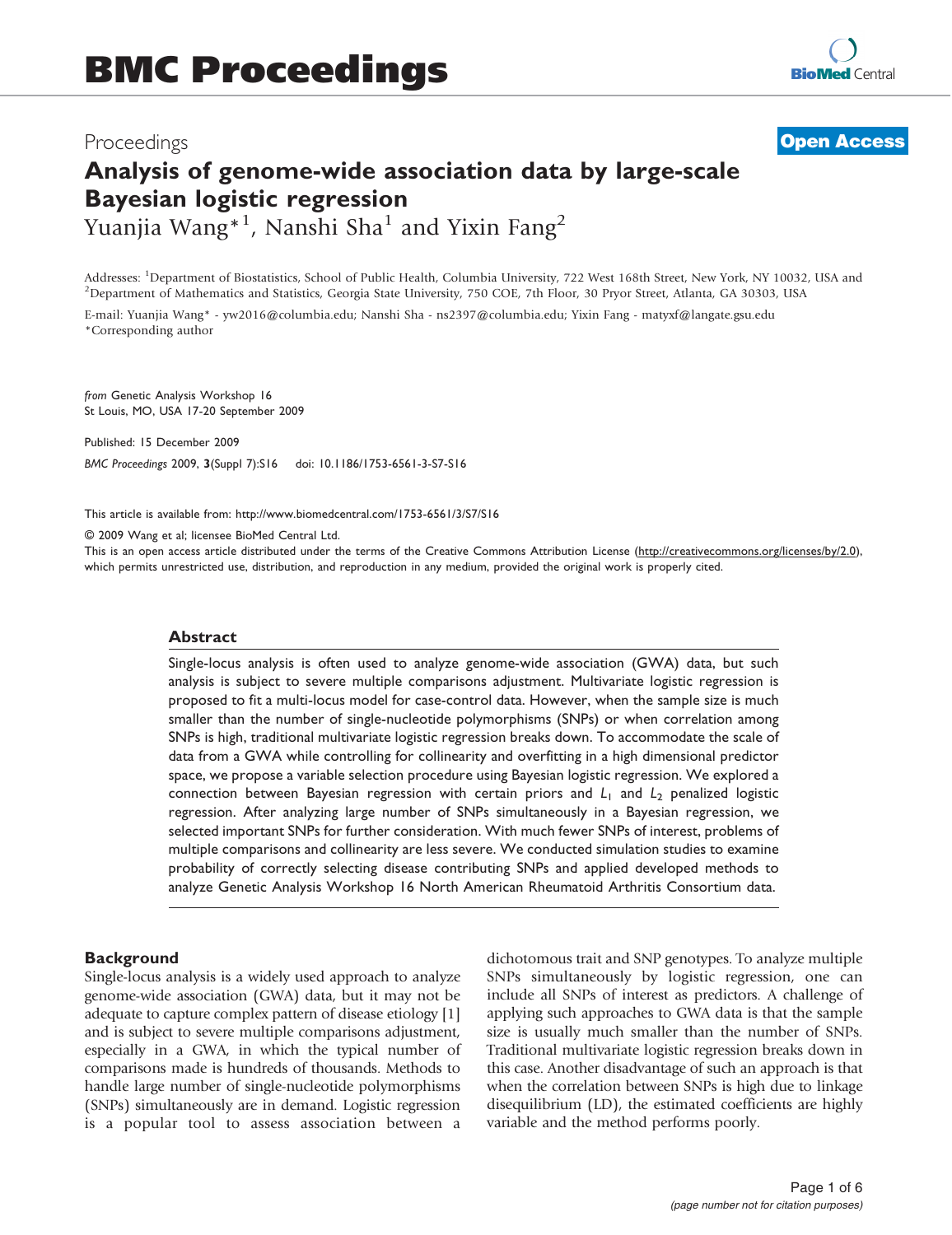To accommodate large number of SNPs from a GWA while controlling for collinearity and overfitting in a high dimensional predictor space, we propose a variable selection procedure using Bayesian logistic regression. We explored a connection between certain priors and penalized logistic regression. After analysing large number of SNPs simultaneously in a Bayesian logistic regression, we selected important SNPs for further consideration. With much fewer selected SNPs of interest, problems of multiple comparisons and collinearity are less severe. We conducted simulation studies to examine the probability of correctly selecting disease contributing SNPs. Finally, we applied the methods to analyze Genetic Analysis Workshop (GAW) 16 Problem 1 chromosome 9 data.

#### Methods

Logistic regression is commonly used to fit dichotomous dependent variables. The general form of logistic regression is:

$$
\log it[P(Y = 1 | X_1, ..., X_p)] = \beta_0 + \beta_1 X_1 + ... + \beta_p X_p. \quad (1)
$$

Maximum likelihood is used to estimate parameters in the model. When the number of predictors exceeds the sample size, traditional logistic regression breaks down. In addition, when the predictors are high correlated, the maximum likehood estimate from Eq. (1) is of poor quality.

#### Gaussian prior and  $L_2$  penalty

In a Bayesian logistic regression, the coefficients  $\beta_i$ in Eq. (1) follows some prior distribution. There is a connection between the Gaussian prior  $l(\beta_i | \sigma_j) = 1/(\sqrt{2\pi} \sigma_i) \exp(-\beta_i^2/(2\sigma_i^2))$  and the  $L_2$ penalized logistic regression. To be specific, if we assume  $\beta_i$  is independent and follows a Gaussian distribution with mean 0 and variances  $\sigma_j^2$ , then finding the posterior mode of  $\beta$  is equivalent to maximizing the log likelihood of logistic regression with  $L_2$  penalty [\[2\]](#page-5-0). The prior variance  $\sigma_j^2$  represents the prior belief of whether  $\beta_j$  will be near zero. A small value of  $\sigma_j^2$  indicates that  $\beta_j$  is close to zero, and a large value indicates a less informative prior belief. Here we assume all  $\sigma_j^2$  have a common value  $\sigma^2$ .  $L_2$  penalized logistic regression is proposed to deal with the problem of overfitting and collinearity for large number of predictors [[3\]](#page-5-0). It minimizes the negative log-likelihood subject to a constraint on the  $L_2$ -norm of the coefficients, that is, to minimize

$$
L = -l(\beta) + (\lambda/2) \sum_{j=1}^{p} \beta_j^2,
$$
 (2)

where  $l$  is the log likelihood of the data. Choosing prior variances  $\sigma^2$  is equivalent to choosing smoothing parameter  $\lambda$ . This is also the ridge regression.

#### Laplace prior and L<sub>1</sub> penalty

If we assume that  $\beta_i$  is independent and follows a Laplace prior  $(l(\beta_i|\tau_j) = \tau_j/2\exp(-\tau_j|\beta_j|))$  in a Bayesian logistic regression, then finding the posterior mode of  $\beta$ is equivalent to minimizing the negative log likelihood of logistic regression with  $L_1$  penalty, which is

$$
L = -l(\beta) + (\lambda/2) \sum_{j=1}^p |\beta_j|.
$$

While  $L_2$  penalized regression shrinks coefficients towards zero, it does not favor them to be exactly zero. In contrast,  $L_1$  penalized regression provides sparse solutions when a large number of coefficients will be zero. Here we assume the prior parameter  $\tau_i$  to take the common value τ. This is also the LASSO regression.

#### Selecting prior parameters

Choosing prior variance of the parameters in a Bayesian regression, or equivalently, the regularization parameter in a penalized regression, is important for variable selection. A small prior variance provides more shrinkage towards zero or favors more coefficients to be zero. A large prior variance reflects more uncertainty of the prior information. The prior variance was chosen by 10-fold cross validation. The sample was split randomly into 10 parts. The model was fit on 9 out of the 10 parts and the log likelihood function was computed using the remaining one part of the data. This procedure was done for each of the 10 parts and the average log likelihood was calculated. The prior variance was chosen as the one that maximizes the "cross-validated" average log likelihood.

#### Simulations

We performed simulation studies to examine the effectiveness of Bayesian logistic regression as a variable selection procedure. We simulated 100 dichotomous predictors from a Bernoulli distribution. The probability of the predictor being one is generated from a uniform distribution, U(0.25, 0.45). Ten of the hundred predictors jointly determine a subject's disease status. The remaining 90 predictors are not used in simulating subjects' disease status. We simulated two settings of sample sizes ( $n = 150$  and  $n = 250$ ) and two settings of odds ratios. The odds ratios are simulated from a uniform distribution,  $U(1.5, 2)$ , or  $U(2, 2.5)$ .

We fit Bayesian logistic regression with Gaussian and Laplace priors using software BBRBMR [\[4\]](#page-5-0). BBRBMR can fit large-scale regressions with tens of thousands of predictors in a timely fashion. The algorithms used find posterior mode of a logistic likelihood efficiently [[4](#page-5-0)]. We chose the prior variances by 10-fold cross validation. The logistic regression with Gaussian prior does not do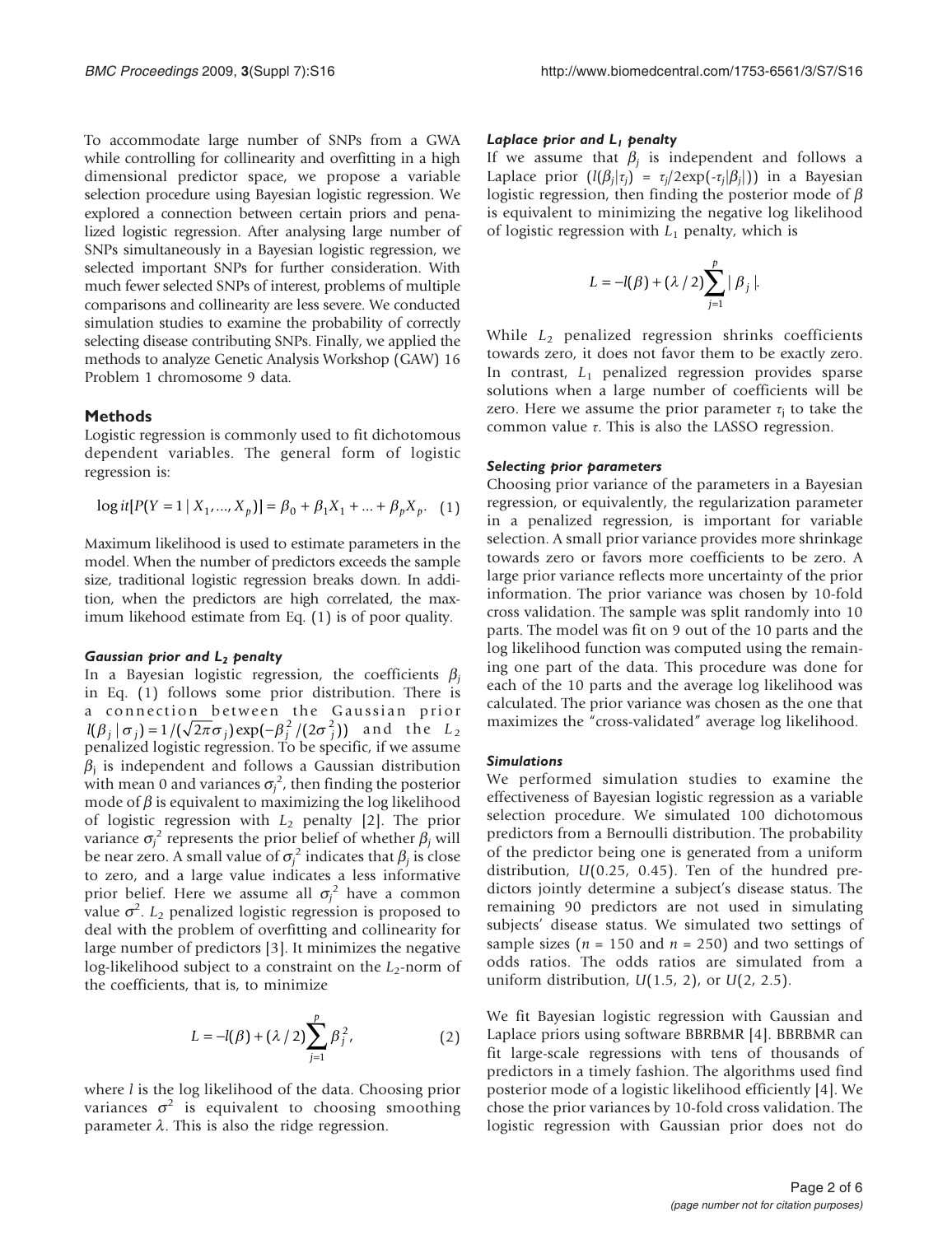variable selection directly. After performing the Bayesian analysis of all SNPs together, we selected SNPs for the second stage analysis by ranking their estimated regression coefficients from the first stage simultaneous SNP analysis. We simulated 30 sets of data under each of the four combinations of sample size and odds ratio. The effectiveness of proposed methods is evaluated by 1) the average number of disease-contributing predictors selected (out of the ten); and 2) how consistent each of the ten predictors is selected. The consistency is defined as the average percent times of each diseasecontributing variable being selected across simulation data sets.

## NARAC data analysis

All analyses were performed on the GAW16 Problem 1 North American Rheumatoid Arthritis Consortium (NARAC) data. We analyzed 2705 SNPs on chromosome 9, ranging from 91,730,970 kb to 138,303,776 kb with minor allele frequency greater than 0.01 and no missing genotypes. This area covers the location where the most significant SNP (rs3761847) was reported by Plenge et al. [[5](#page-5-0)]. We checked all 2705 SNPs for Hardy-Weinberg equilibrium (HWE) in the controls using PLINK [\[6\]](#page-5-0) and did not find any SNP significantly violate HWE assumption after using the Bonferroni adjustment for multiple comparisons. The SNPs were coded in two ways: dominant and additive.

We divided the sample into a discovering sample  $(N =$ 1031) and a replication sample ( $N = 1031$ ). First, we fit Bayesian logistic regression with a Gaussian prior using BBRBMR software on the training sample. We bootstrapped 100 times to provide standard error of the estimated coefficients. Second, we selected the top 300 SNPs according to two criteria: 1) the absolute value of the coefficients, and 2) the ratio of the coefficients to their bootstrapped standard errors (z scores). Selecting variables based on the absolute value of the coefficients instead of z scores may provide more reproducible results [[7](#page-5-0)]. Especially for the SNPs with large signals and large variability, the z score may be low, but the coefficient may be large. We compare results using these two selection criteria. Third, we conducted chisquare tests on the 300 selected top-ranking SNPs using the independent testing sample. We analyzed data under both a dominant and additive model.

## **Results**

## Simulations

For the Gaussian prior with sample size 250 and high odds ratio (odds ratio ranging from 2 to 2.5), the average number of correctly identified SNPs in the top 20 SNPs selected by the magnitude of the regression coefficients is 8.3 (out of the 10 disease-associated SNPs). For the same prior and the sample size but with moderate odds ratio (odds ratio ranging from 1.5 to 2), the average number of correctly identified SNPs is 6.7. When decreasing the sample size to 150, in the high and moderate odds ratio model, the average number of correctly identified SNPs is 7.4 and 6.4, respectively. The consistencies (the average percent times of each disease-contributing variable being selected across simulation data sets) in the above four settings ranges from 0.73 to 0.97, 0.53 to 0.77, 0.6 to 0.87, and 0.57 to 0.73. For the Laplace prior, the average numbers of SNPs correctly identified in each of the four settings were: 6.7, 4.5, 4.2, and 4.0, respectively. The consistencies were lower than the Gaussian prior.

## NARAC data analysis

For the Bayesian logistic regression with 2705 SNPs, the number of iteration in the Markov-Chain Monte Carlo calculation was 250 for the additive model and 187 for the dominance model. Convergence was reached with threshold 0.005. For the dominant model, the highest z score was 7.16 (rs7864653 at 100,860,678 kb). For the additive model, the highest z score was 8.02 (rs1407869 at 101,353,456 kb). [Figure 1](#page-3-0) displays the z scores for all 2705 SNPs. [Table 1](#page-3-0) shows numerical results of the highest ranked SNPs. Several top-ranked SNPs lie in the region where the most significant SNP was reported by Plenge et al. [\[5\]](#page-5-0) (rs3761847 at 120,769,793 kb): for example, rs2900180 at 120,785,936 kb and rs1953216 at 120,720,054 kb.

We selected the top 300 SNPs and performed single-SNP analysis using the independent testing set of 1031 subjects. LD plot revealed that the selected SNPs had lower intermarker LD than the total marker map (not shown). [Table 2](#page-3-0) summarizes the top 10 SNPs with the lowest p-values in each model. The top three SNPs in the additive model were in the region reported by Plenge et al. [\[5\]](#page-5-0). Instead of selecting by z scores, we also selected the top 300 SNPs by the absolute value of the regression coefficients. For the additive model, selecting by absolute value of  $\beta$  or by z score provided the same ranking for the top 14 SNPs. For the dominant model, there were 10 overlapping SNPs for the two selection criteria among the top 15 SNPs. [Figure 2](#page-4-0) depicts the p-values of the SNPs selected by the two criteria: circles for the z score method and crosses for  $\beta$ -based method. The two criteria selected similar sets of SNPs.

## **Discussion**

We propose a Bayesian logistic regression procedure to select important SNPs based on the z scores or the regression coefficient estimates for further analysis. From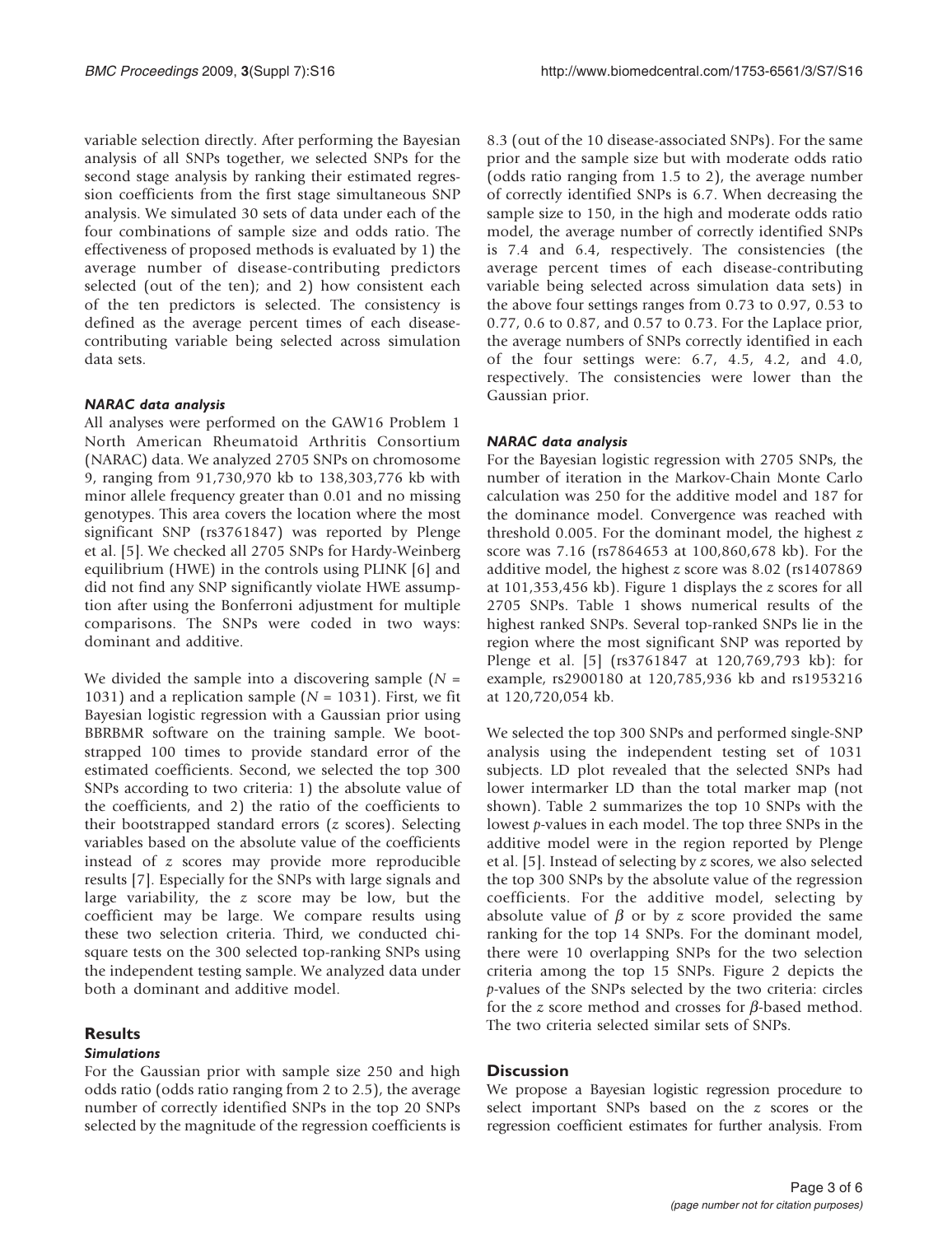<span id="page-3-0"></span>

p-Values for 2705 SNPs in the Bayesian logistic regression (Gaussian prior): additive model (left panel) and dominant model (right panel).

|  |  |  | Table I: Bayesian logistic regression of 2705 SNPs on chromosome 9 |  |
|--|--|--|--------------------------------------------------------------------|--|
|  |  |  |                                                                    |  |

|                |            | <b>Additive model</b> |               | Dominant model |                 |               |  |
|----------------|------------|-----------------------|---------------|----------------|-----------------|---------------|--|
| <b>Rank</b>    | <b>SNP</b> | <b>Position</b>       | abs (z-score) | <b>SNP</b>     | <b>Position</b> | abs (z-score) |  |
|                | rs1407869  | 101353456             | 8.02          | rs7864653      | 100860678       | 7.16          |  |
| $\overline{2}$ | rs4437724  | 113188649             | 7.76          | rs10989329     | 100794635       | 7.16          |  |
| 3              | rs10120479 | 111426956             | 6.97          | rs4237190      | 97922972        | 6.58          |  |
| $\overline{4}$ | rs9697192  | 116879138             | 6.97          | rs6478644      | 123942505       | 6.42          |  |
| 5              | rs3824535  | 122763410             | 6.90          | rs1407869      | 101353456       | 6.03          |  |
| 6              | rs10491578 | 116463442             | 6.39          | rs2229594      | 101204219       | 5.97          |  |
|                | rs10121681 | 111718477             | 6.37          | rs10820559     | 103716588       | 5.87          |  |
| 8              | rs694428   | 117692812             | 6.13          | rs1536705      | 126851425       | 5.86          |  |
| 9              | rs2900180  | 120785936             | 5.96          | rs2564362      | 123365200       | 5.74          |  |
| 10             | rs11243755 | 132287257             | 5.96          | rs10978456     | 106155366       | 5.73          |  |

Table 2: Single-SNP analysis of the top 300 selected SNPs

| Rank            |            | <b>Additive model</b> |                                | Dominant model |                 |                                |  |
|-----------------|------------|-----------------------|--------------------------------|----------------|-----------------|--------------------------------|--|
|                 | <b>SNP</b> | <b>Position</b>       | <b>p-Value</b>                 | <b>SNP</b>     | <b>Position</b> | p-Value                        |  |
|                 | rs2900180  | 120785936             | 6.24 $\times$ 10 <sup>-9</sup> | rs2900180      | 120785936       | 6.24 $\times$ 10 <sup>-9</sup> |  |
| $\overline{2}$  | rs1953126  | 120720054             | $2.76 \times 10^{-8}$          | rs11787779     | 114820894       | 6.89 $\times$ 10 <sup>-5</sup> |  |
| 3               | rs942152   | 121031239             | $3.94 \times 10^{-6}$          | rs17148869     | 132180015       | $1.00 \times 10^{-4}$          |  |
| 4               | rs7858974  | 91959665              | $1.26 \times 10^{-5}$          | rs7862566      | 117133575       | $2.00 \times 10^{-4}$          |  |
| 5               | rs11787779 | 114820894             | $6.89 \times 10^{-5}$          | rs4978629      | 107708375       | $3.00 \times 10^{-4}$          |  |
| 6               | rs6478300  | 117115323             | $7.12 \times 10^{-5}$          | rs4978890      | 110046695       | $3.00 \times 10^{-4}$          |  |
| 7               | rs989980   | 106309592             | $1.00 \times 10^{-4}$          | rs1333914      | 119662788       | $4.00 \times 10^{-4}$          |  |
| 8               | rs17148869 | 132180015             | $1.00 \times 10^{-4}$          | rs1332408      | 122271713       | $4.00 \times 10^{-4}$          |  |
| 9               | rs7862566  | 117133575             | $2.00 \times 10^{-4}$          | rs2095069      | 94782055        | 0.001                          |  |
| $\overline{10}$ | rs945246   | 119953710             | $2.00 \times 10^{-4}$          | rs4743420      | 100567644       | 0.0011                         |  |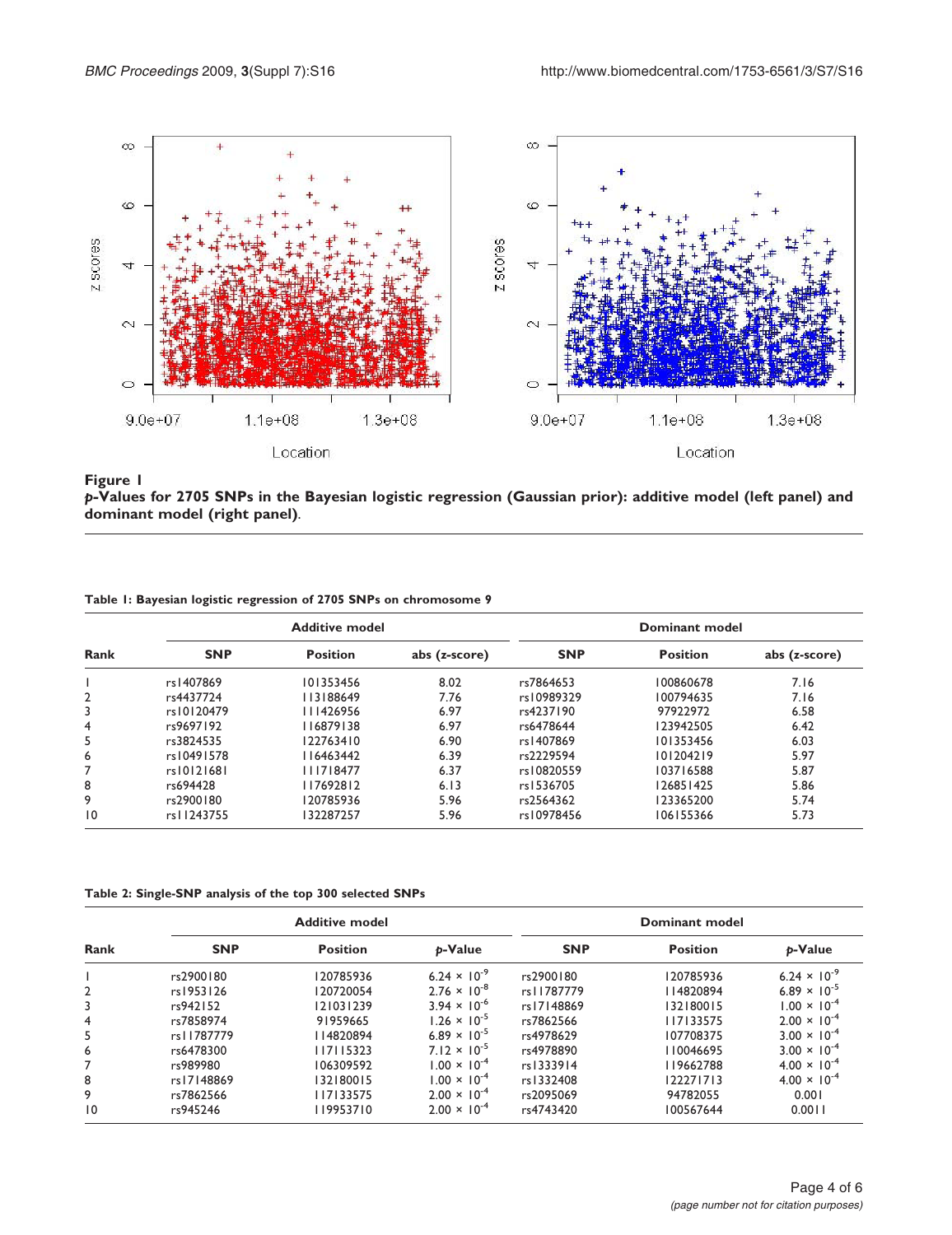<span id="page-4-0"></span>

Figure 2 p-Values of the top 300 SNPs selected by  $\beta$  or z scores (single-SNP analysis): additive model (left panel) and dominant model (right panel).

the simulation studies, when using a Gaussian prior, the percentage of causal SNPs correctly selected ranges from 64% to 83% among the top 20% SNPs. For the Laplace prior, the percentage of correctly identified causal SNPs ranges from 40% to 67%. The Gaussian prior outperforms Laplace prior, which could be attributable to a less stringent feature selection criterion employed for the Gaussian prior.

Among the top 300 SNPs selected by the z scores for the dominance model, three are significant after adjusting for multiple comparisons (see [Table 2\)](#page-3-0). For the additive model, five additional SNPs are significant after multiple comparisons adjustment. These SNPs lie in a region from 91,959,665 kb to 132,180,015 kb on chromosome 9 (LD plots not included due to space limitations). Three of the eight SNPs are in the region reported in Plenge et al. [\[5\]](#page-5-0) (rs1953126, rs2900180, and rs942152), and two of them are in LD (rs1953126 and rs2900180). One of these SNPs, rs1953126, was reported in a study of 475 Caucasian patients [[8](#page-5-0)] to be significantly associated with rheumatoid arthritis (odds ratio 1.28, CI 1.16-1.40, trend *p*-value =  $1.45 \times 10^{-6}$ ). The other five SNPs are not in the candidate region and are not in LD with SNPs in the region. The significance of other SNPs deserves further investigation in an independent sample.

An alternative one-step approach would be reporting permutation p-values of Bayesian logistic regression with all SNPs on the whole sample. However, it is well known that increasing number of predictors, and therefore the number of parameters, in a multivariate analysis may reduce power. The two-step approach provides a balance

between the need to reduce multiple comparisons and the loss of power due to increasing number of parameters.

We only analyzed SNPs with no missing data due to the incapability of handling missing covariates data of the BBRBMR software. One solution is to first impute the missing genotypes and then run the Bayesian regression on the imputed data. An alternative is to handle missing data directly in a Bayesian analysis by data augmentation.

Here the priors are assumed to be independent and their variances are assumed to be the same. We choose prior variance by cross-validation. An alternative strategy would be specifying a hyper-prior distribution (such as non-informative prior). To incorporate prior knowledge such as physical distance between the SNPs, one can specify prior distribution to have distance-based correlation. How to specify such a correlation for a large scale regression is worth further attention.

## Conclusion

Large scale Bayesian logistic regression is useful to analyze genome wide case-control data with large number of SNPs. Coefficient estimates or z scores from such regression can be used to select important SNPs for further genetic analysis. Such procedure reduces number of tests performed and alleviates problem of multiple comparisons.

## List of abbreviations used

GAW: Genetic Analysis Workshop; GWA: Genomewide association; HWE: Hardy-Weinberg equilibrium;